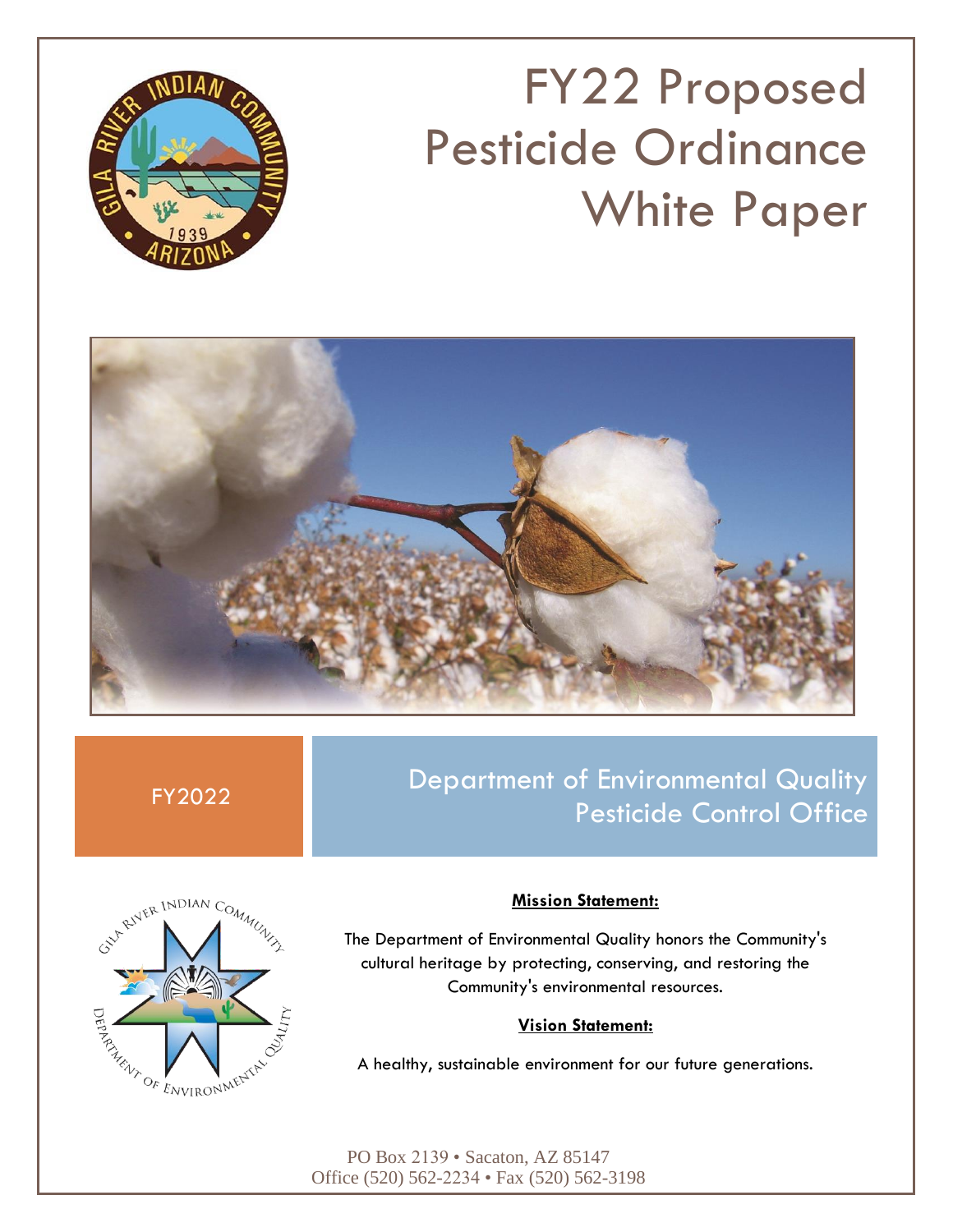# **Table of Contents**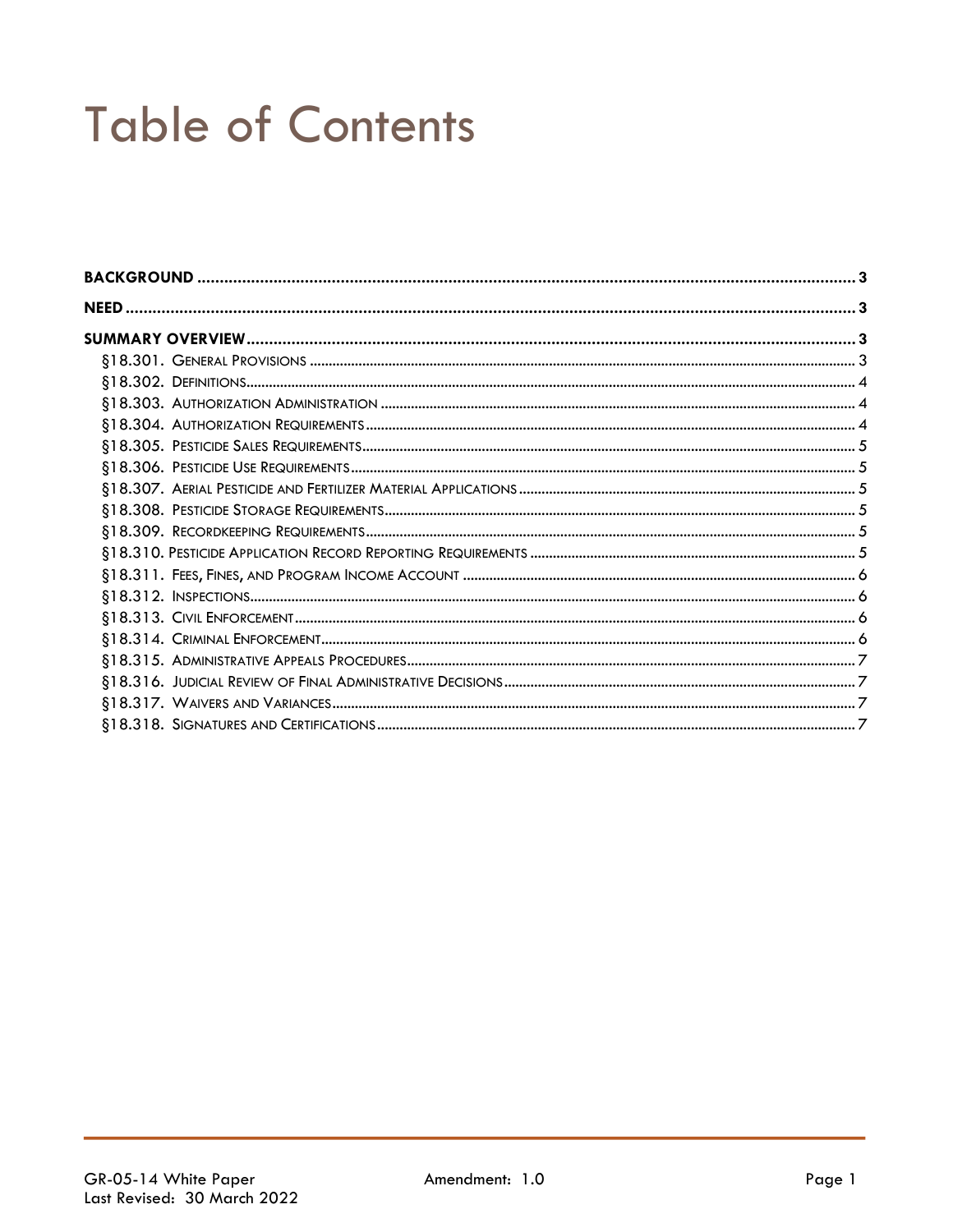**This Page Intentionally Left Blank**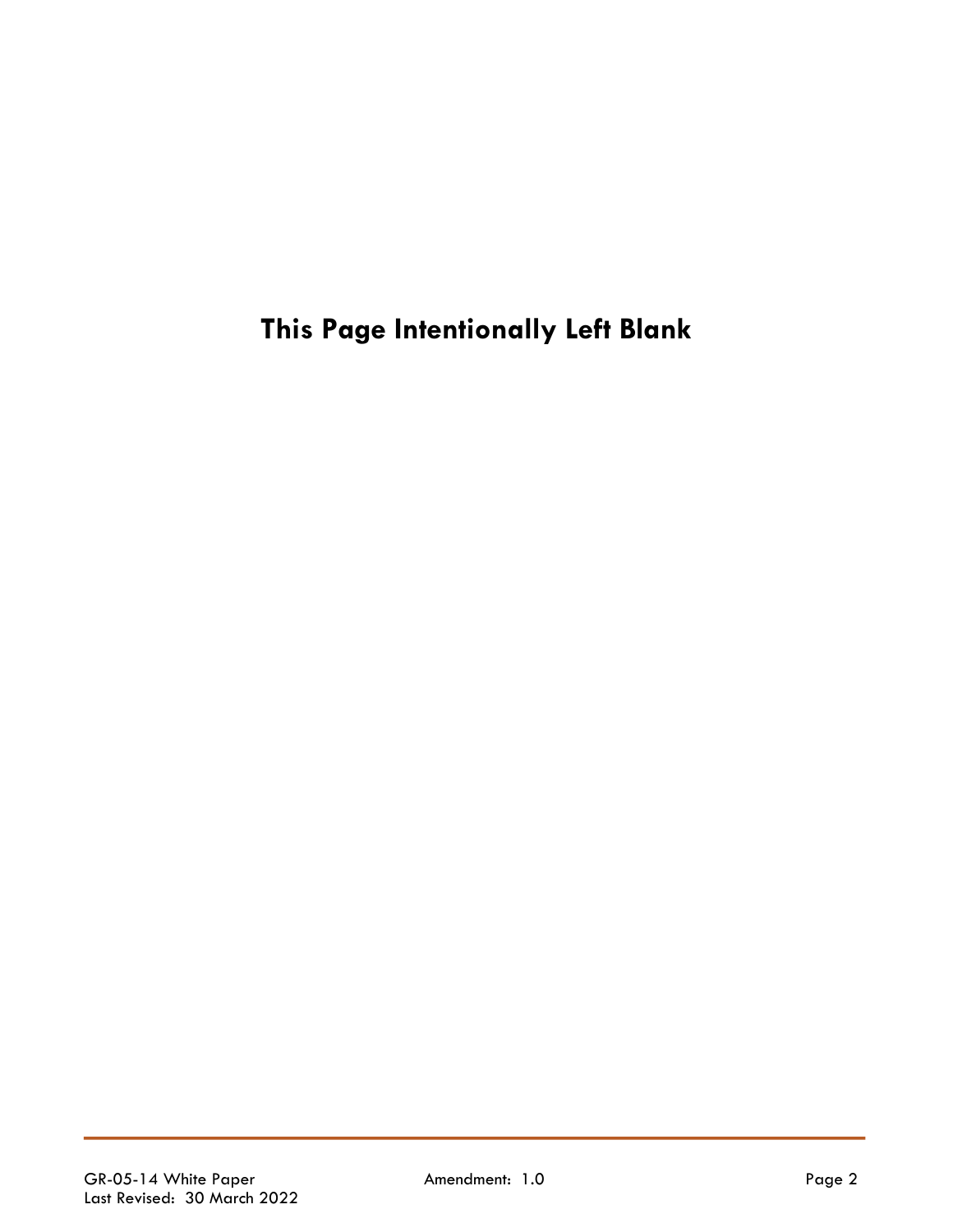# <span id="page-3-0"></span>BACKGROUND

The Gila River Indian Community's (Community) adopted Pesticide Ordinance GR-05-14, codified at Title 18, Chapter 3, Pesticide Code, on July  $2<sup>nd</sup>$ , 2014 (Code). The Code further formalized and established uniform requirements and procedures for the safe handling, storage, sale, production, transportation, and application of pesticides within the Community, in order to protect the public health, safety and environment of the Community and of all individuals living and/or working within the Reservation. Its provisions are liberally construed to facilitate the accomplishment of these purposes.

The Pesticide Control Office (Office) operates, in part, under an Environmental Protection Agency (EPA) Federal Insecticide, Fungicide, Rodenticide, Act (FIFRA) Cooperative Agreement while Title 18, Chapter 3, §18.308(B2) has identified the Office as responsible for administering the Code and granted authorization to propose amendments as necessary.

#### <span id="page-3-1"></span>**NEED**

Since the last Gila River Pesticide Code was adopted, two significant federal rule changes have been enacted: 40 CFR 170, Worker Protection Standard, docket number: EPA-HQ-OPP-2011-0184 and 40 CFR 171, the Certification of Pesticide Applicators rule, docket number: EPA-HQ-OPP-2011-0183.

As such, the Community's Code must not conflict with and remain consistent with Federal law regarding pesticide use for the protection of the health, safety and welfare of the Community.

In addition, regular amendments to the Code are required to ensure that its provisions are clear, concise, applicable, and defensible in a court of law while the opportunity exists to seek regulatory solutions to address the changing demands of the Community as to how pesticides are regulated.

# <span id="page-3-2"></span>SUMMARY OVERVIEW

The implementation of GR-05-14 has at times proved challenging. This was in part due to how the legislation was structured and a lack of clear applicability criteria often with confusing rules. This proposed revision has borrowed from the format of the Department of Environmental Quality's most recently adopted environmental codes, GR-04-16; Wastewater and Reclaimed Water Management Ordinance, codified at Title 15, Chapter 6 and GR-001-19; Apiary Registration Code, codified at Title 18, Chapter 8.

Due to the need to restructure GR-05-14, a complete rewrite was necessary. Notable revisions, omissions and additions are summarized below.

# <span id="page-3-3"></span>**§18.301. General Provisions**

The authority to regulate pesticides has been elevated to the Department level as opposed to a program contained within the Department. This change had been neglected since the original 1981 Pesticide Code which predated the 1995 establishment of the Department of Environmental Quality. Therefore, it is important that the code refers to the established department, whose director can then delegate the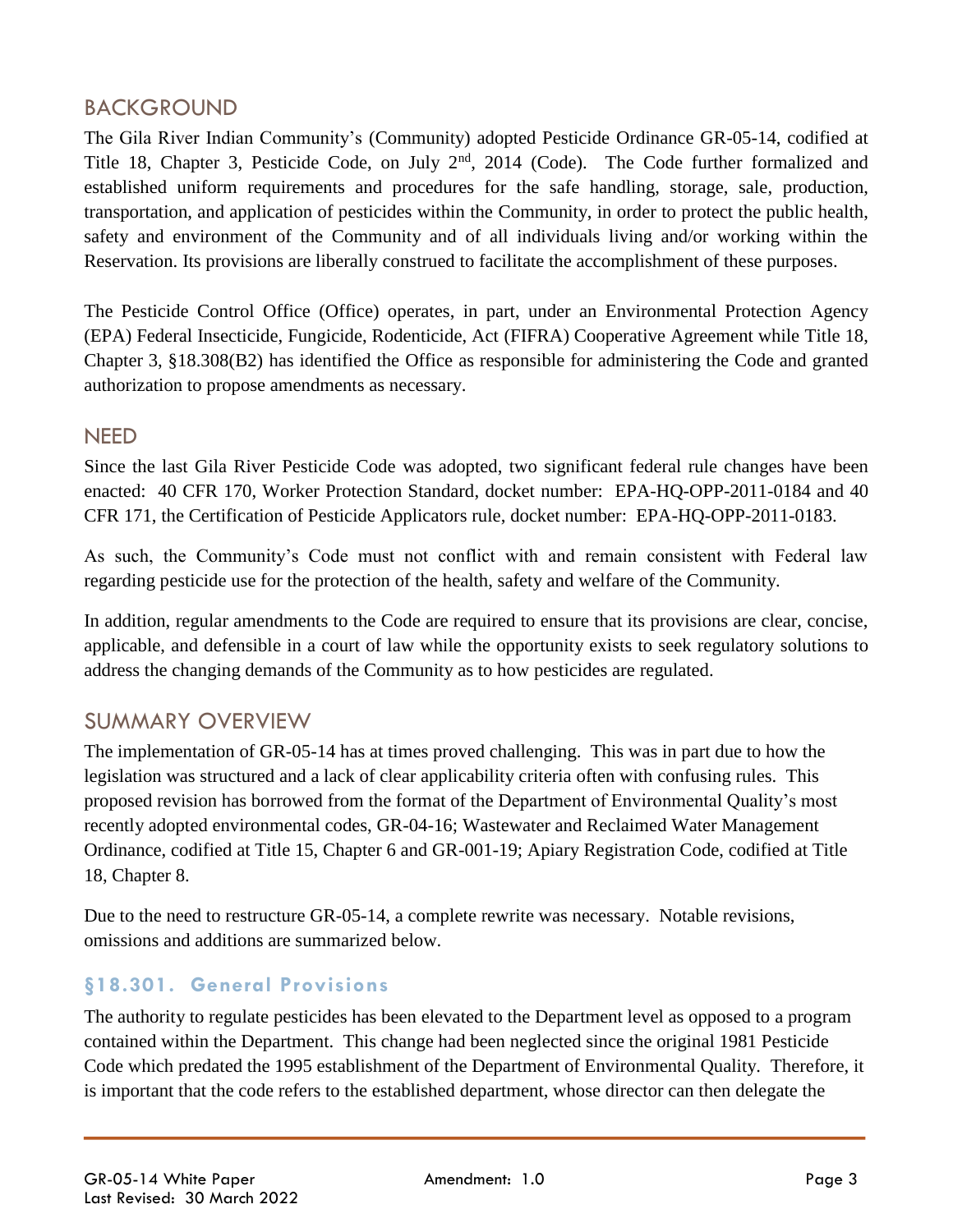implementation to its assigned program. This ensures consistency with other environmental ordinances and is in line with the Department's hierarchy structure.

Clarifies the expectation of compliance with the rules outlined within the Code while establishes a standard for the analysis of laboratory samples collected during the course of an investigation.

Borrows from language utilized under GR-001-19, Apiary Registration Ordinance, to ensure activities regulated under this Chapter are as transparent as possible.

Lastly, expanded applicability to cover the application of fertilizers aerially.

# <span id="page-4-0"></span>**§18.302. Definitions**

Definitions in general were revised to add specificity and remove redundancy for rules which depend on a definition to determine applicability of the rule itself. Of note is the focus on the definition of the word "Person" which consolidates previous definitions and allows for greater flexibility with rule writing while being less reliant on other definitions. Also of note is the definition of the term "Drift" which required clear defining as it is the cornerstone in determining exposure to humans and the environment resulting from the application of pesticides. The definition of "Drift" was entirely absent from GR-05-14.

Also of note is the addition of the term Fertilizer Material. This definition was sourced from the ARS Title 3 – Agriculture, Ch. 2 Regulatory Provisions, Article 3 Fertilizer Materials, 3-262 Definitions; and was necessary to add to support fertilizer materials applied by air provisions.

# <span id="page-4-1"></span>**§18.303. Authorization Administration**

This section consolidates various administrative provisions which were found throughout GR-05-14. Newly introduced is the mechanism to address those authorizations which are applied for at the end of an authorization cycle.

# <span id="page-4-2"></span>**§18.304. Authorization Requirements**

Revised to establish clear requirements for each type of authorization the Department wishes to regulate under this Code. The rules place the responsibility of providing the necessary supporting documents directly on the applicant, updates various endorsements of authorizations to align with federal standards and introduces the requirement of providing a valid Community Business License where applicable. Removed were the dependencies on purely administrative and redundant State of Arizona equivalent authorizations.

The exceptions to the authorization requirements were further stress tested to ensure that no loopholes or unintentional applicability remained as in the current GR-05-14 Code. For example: A person who conducts a non-ag general use application to their own land is exempt from a pesticide use permit, but is required to obtain a Community Applicator (CA) credential. This is an issue as a CA credential is only applicable to Community members or GRIC employees.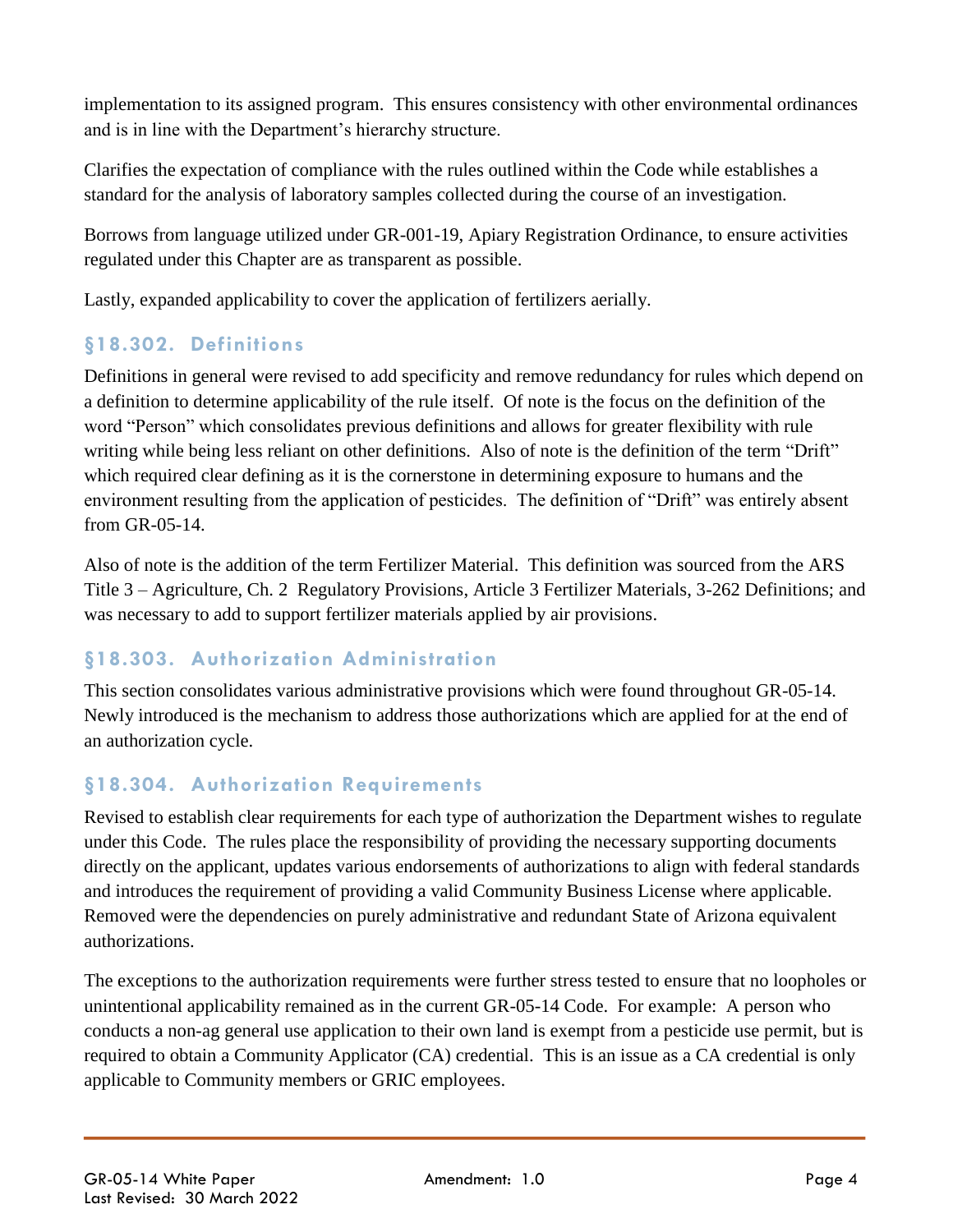# <span id="page-5-0"></span>**§18.305. Pesticide Sales Requirements**

Reorganized to clarify requirements.

#### <span id="page-5-1"></span>**§18.306. Pesticide Use Requirements**

This section consolidated all use requirements from GR-05-14 while eliminating the need for separate "Service Vehicle" requirements. Requirements are divided based upon whether the pesticide toxicity in use is "General" or "Restricted". This differs from GR-05-14 which focused on the how and where the pesticide was used. To streamline this further, decontamination requirements were aligned with 40 CFR 170, Worker Protection Standard, where formerly there were two separate standards for the applicator even though the pesticide product may have been the same.

Restricted Use Pesticides remain aligned with Federal requirements.

Expanded to establish standard for the application of fertilizer materials by air and require 8-hour notice for any application of pesticide or fertilizer by air.

# <span id="page-5-2"></span>**§18.307. Aerial Pesticide and Fertilizer Material Applications**

This section was separated as significant work was completed to ensure applicability and specificity while fertilizer material applied by air was added to ensure all use applications conducted by air were covered.

The 8-hour pre-notification was reworked to provide a means for the applicator to directly notify the public in a timelier manner.

A general setback distance for both pesticide and fertilizer material aerial applications was set to ¼ mile, as this was determined to be greater than current standards and in line with requested public interests.

#### <span id="page-5-3"></span>**§18.308. Pesticide Storage Requirements**

Storage requirements were consolidated and focuses on security, contamination prevention, and decontamination. Decontamination equipment requirements were streamlined to align with 40 CFR 170, Worker Protection Standard, to ensure consistency with Use Requirements regardless of where stored.

#### <span id="page-5-4"></span>**§18.309. Recordkeeping Requirements**

Significant revisions were made to the recordkeeping requirements. General Use requirements were further divided by the type of use while revisions to Restricted Use application recordkeeping requirements were required to ensure consistency with Federal Requirements under 40 CFR 171, Certification and Training.

#### <span id="page-5-5"></span>**§18.310. Pesticide Application Record Reporting Requirements**

Revised to switch focus to a post-application record. This change was to ensure that the Community has a more accurate and complete picture of what types of pesticide products are being applied within the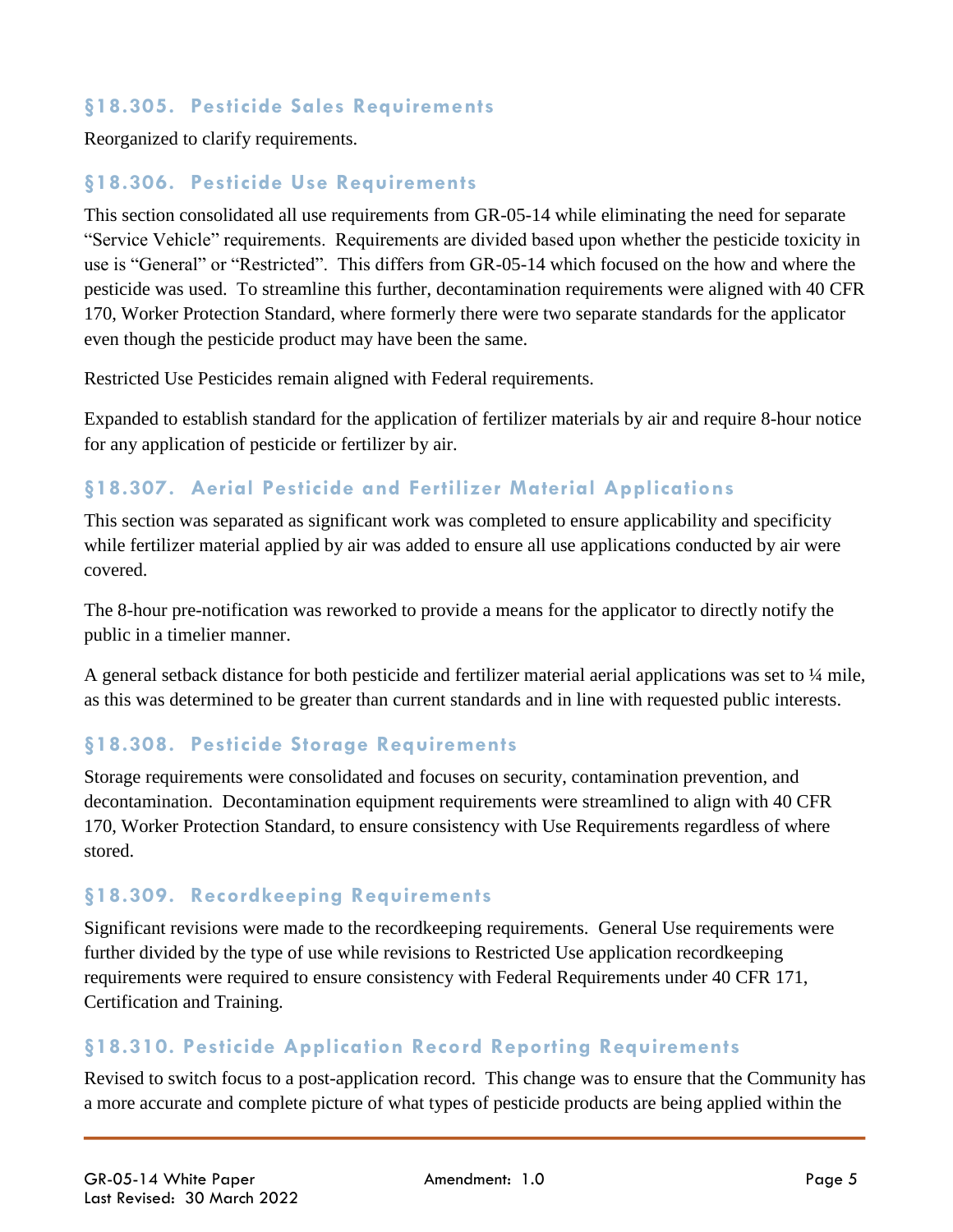Community. The value of pre-notification requirements of a pesticide application to the Department has significantly diminished due to enhanced operational changes. The option for individual Community residents to work with the applicator to obtain pre-notifications as arranged between the parties, remains and is addressed under the newly drafted provisions in §18.307 for aerial applications.

# <span id="page-6-0"></span>**§18.311. Fees, Fines, and Program Income Account**

Fees were revised to align with authorizations while the cost for Restricted Use Producers and Dealers were increased to align with surrounding jurisdictions. A nominal increase to the Restricted Use Pesticide certification is reflected to account for increased operating costs.

| <b>Type of Pesticide Use Permit</b>   | <b>New Application Fee</b> | <b>Renewal Application</b><br>Fee |
|---------------------------------------|----------------------------|-----------------------------------|
| Agricultural Use                      | \$150                      | \$100                             |
| Non-Agricultural Use                  | \$150                      | \$100                             |
| <b>Type of Registration</b>           | <b>New Application Fee</b> | <b>Renewal Application</b><br>Fee |
| Producer                              | \$200                      | \$150                             |
| Dealer: Restricted Use Pesticide      | \$200                      | \$150                             |
| <b>Type of Certification</b>          | <b>New Application Fee</b> | <b>Renewal Application</b><br>Fee |
| <b>Community Certified Applicator</b> | \$25                       | \$15                              |

Specificity as to how fines are calculated is contained within the Enforcement Response Policy and Administrative Civil Penalty Calculation Matrix.

# <span id="page-6-1"></span>**§18.312. Inspections**

Added to further establish the power and duties of the Department as well as to align with the Department of Environmental Quality's most recently adopted environmental code, GR-04-16; Wastewater and Reclaimed Water Management Ordinance, codified at Title 15, Chapter 6.

# <span id="page-6-2"></span>**§18.313. Civil Enforcement**

Clarified enforcement measures available to the Department while referencing operational procedures and policies contained within an approved Enforcement Response Policy.

# <span id="page-6-3"></span>**§18.314. Criminal Enforcement**

No significant revisions made.